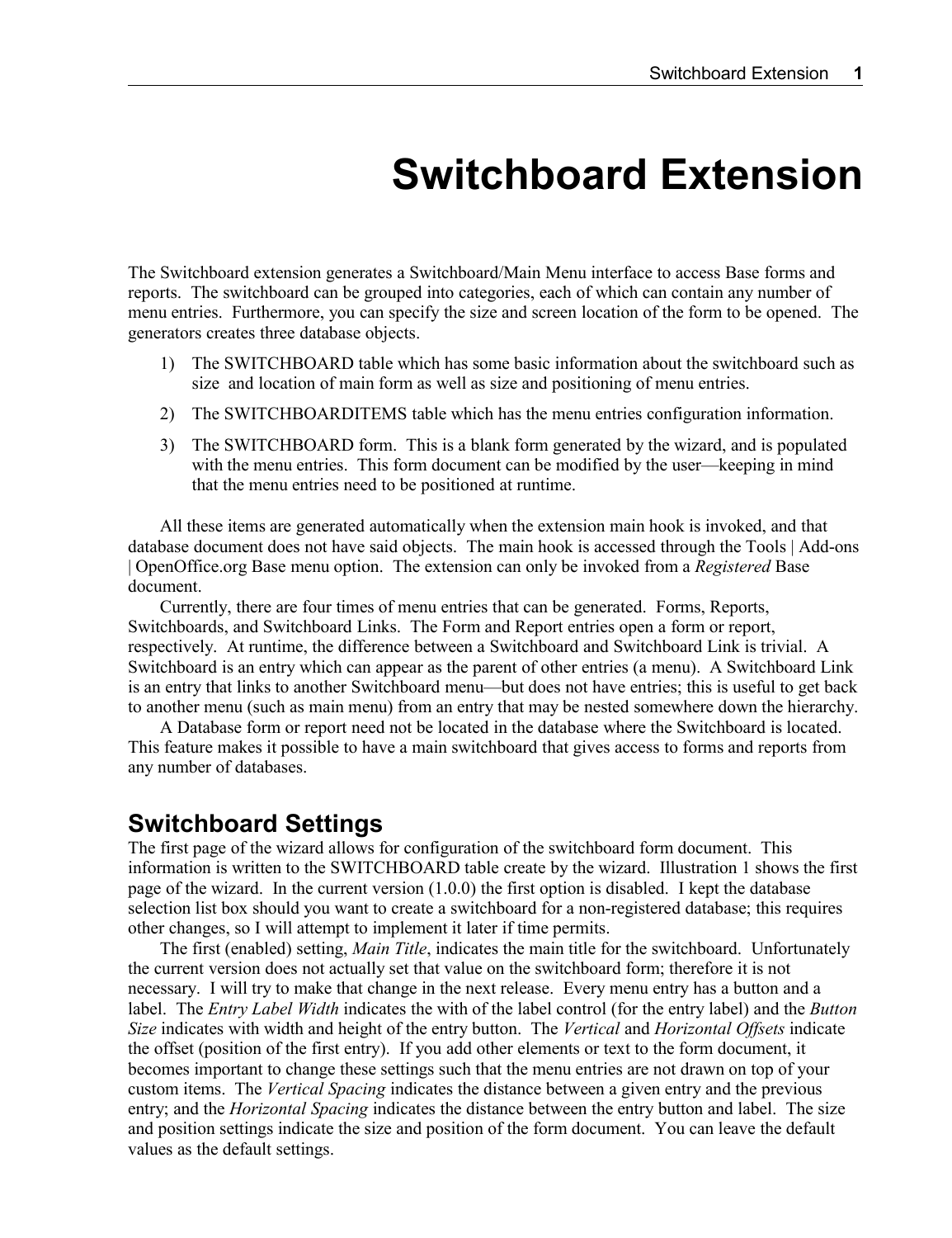| <b>Base Switchboard Creator</b> |                                       | x                                                |
|---------------------------------|---------------------------------------|--------------------------------------------------|
| Switchboard Settings            |                                       | <b>Switcboard Settings</b>                       |
| Switchboard Entries             |                                       | Database OOFORUMTESTS<br>$\checkmark$            |
|                                 |                                       | Main Title Openoffice.org Base Switchboard       |
|                                 | Entry Label Width                     | ÷<br>5000                                        |
|                                 | Entry Button Size                     | ÷<br>500                                         |
|                                 | Vertial Offset                        | ÷<br>2000                                        |
|                                 | Vertial Spacing                       | $\hat{\mathbf{v}}$<br>20                         |
|                                 | Horizontal Offset 2000                | $\frac{\lambda}{\nu}$                            |
|                                 | Horizontal Spacing 150                | ÷                                                |
|                                 | Position $(X,Y)$ 0                    | ÷<br>$\hat{\mathbf{v}}$<br>$\vert \vert$ 0       |
|                                 | Size $(\mathsf{W},\mathsf{H})\big _0$ | $\frac{1}{2}$ 0<br>$\hat{\cdot}$<br>Save<br>Done |
|                                 |                                       |                                                  |

**Illustration 1**: Switchboard Settings

**Note**

It is very important to note that dialogs are not data aware. Therefore, you must always press the *Save* button every time you make a change, else the changes will **not** be committed to the database. These default values are written by the generator when the table is initially created.

Illustration 1 shows a sample switchboard with setting annotations.

| <b>@</b> Openoffice.org Base Switchboard                                                                                                                                                                     |  |  |  |  |  |
|--------------------------------------------------------------------------------------------------------------------------------------------------------------------------------------------------------------|--|--|--|--|--|
| Frame added at design time--after form is created by wizard.                                                                                                                                                 |  |  |  |  |  |
| <b>OpenOffice.org Forums Tests</b>                                                                                                                                                                           |  |  |  |  |  |
| Hor. & Vert.<br>Horizontal<br><b>Offset</b><br><b>Spacing</b><br>Text added to document at design<br>Accounting<br>Verical<br>time<br>Human Resources<br>Spacing<br>Engineering<br><b>Actual label width</b> |  |  |  |  |  |

**Illustration 2**: Annotated sample Switchboard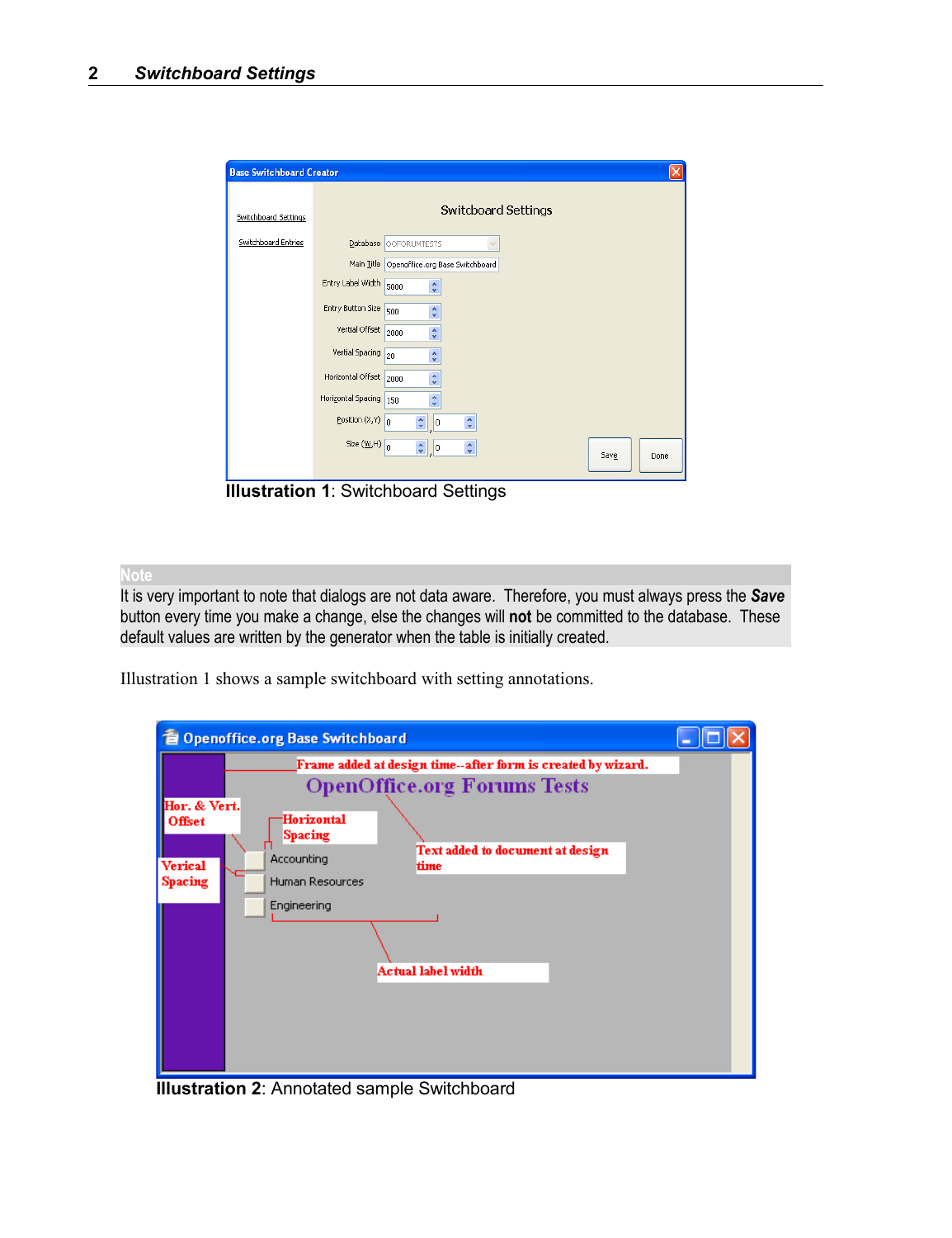This example shows a switchboard form document with some modifications—the purple bar along the left margin, and the label at the top. You can open a switchboard form document in design mode and make any modifications you want. However, keep in mind that the offsets must be modified such that the menu entries are not drawn over your modifications, unless that is your intent.

## Switchboard Entries

The Switchboard Entries are the actual menu entries. These are written to the SWITCHBOARDITEMS table create by the wizard. The wizard also makes one entry into this table which is the main (root) menu. This is simply an entry of type *Switchboard*, *ParentID* of 0, and *Main Menu* as the item label.

The firs text box (on the left) indicates the title for the currently selected switchboard. The list box shows all the entries, if any, for that switchboard. The two arrows to the right of the list box move entries up and down respectively. This indicates the sequence in which the entries will be drawn on the form document. The button labeled *Remove* removes the currently selected entry, and the button labeled *New Entry* enables the form on the right such that a new entry can be made.

Note that the current database is selected as the *Target Database* by default. However, if you want to include a form or report from a different database, simply make the necessary selection. If the entry type is *Switchboard*, you do not need to select a *Menu Item*, as the switchboard entry is its own item. Otherwise select a form, report, or switchboard for entry type of *Form, Report,* or *Switchboard Link* respectively. Furthermore, you can set the size and position for the target document.

I have left entries for a group and user, as I may want, in a future release, to allow the menu to be generated specifically for the logged user. This setting would allow the menu generator to query only those entries that match the current user and groups to which the current user belongs, and thus one generic switchboard generator can create menus that are entirely different for each type of user. Another possibility is to allow the user the set a filter for the form or report.

The final step is to save the new entry by clicking on the *Save* button. The entry is not saved until you click on this button. The new entry is appended to the currently selected switchboard (the main switchboard by default). To open a new switchboard, double click on the list box item. If this item is a switchboard, that item will become the current switchboard, and all sub-entries loaded in the list box. Illustration 3 shows the Switchboard Entries page, and illustration 4 shows the entries loaded after double clicking on the *Accounting* entry (as shown on illustration 3) which is a switchboard.

| <b>Base Switchboard Creator</b> |                                 |             |                                |                               |  |  |  |  |
|---------------------------------|---------------------------------|-------------|--------------------------------|-------------------------------|--|--|--|--|
|                                 | Current Switchboard             |             | <b>New Item Details</b>        |                               |  |  |  |  |
| Switchboard Settings            | Main Menu                       |             | Item Label                     |                               |  |  |  |  |
| Switchboard Entries             |                                 |             | Target Database   OOFORUMTESTS | $\ddotmark$                   |  |  |  |  |
|                                 | Switchboard Items<br>Accounting |             | Item Type<br>Switchboard       | Y                             |  |  |  |  |
|                                 | Human kasources<br>Engineering  |             | Menu Item                      | $\checkmark$                  |  |  |  |  |
|                                 |                                 | $\triangle$ | Size                           | Width $0.00$<br>Height $0.00$ |  |  |  |  |
|                                 |                                 | ❖           | Position                       | Y.<br>X 0.00<br>0.00          |  |  |  |  |
|                                 |                                 |             |                                |                               |  |  |  |  |
|                                 |                                 |             | Group                          |                               |  |  |  |  |
|                                 |                                 |             | User                           |                               |  |  |  |  |
|                                 | Remove<br>New Entry             |             | Save                           | Done                          |  |  |  |  |

**Illustration 3:** Switchboard Entries